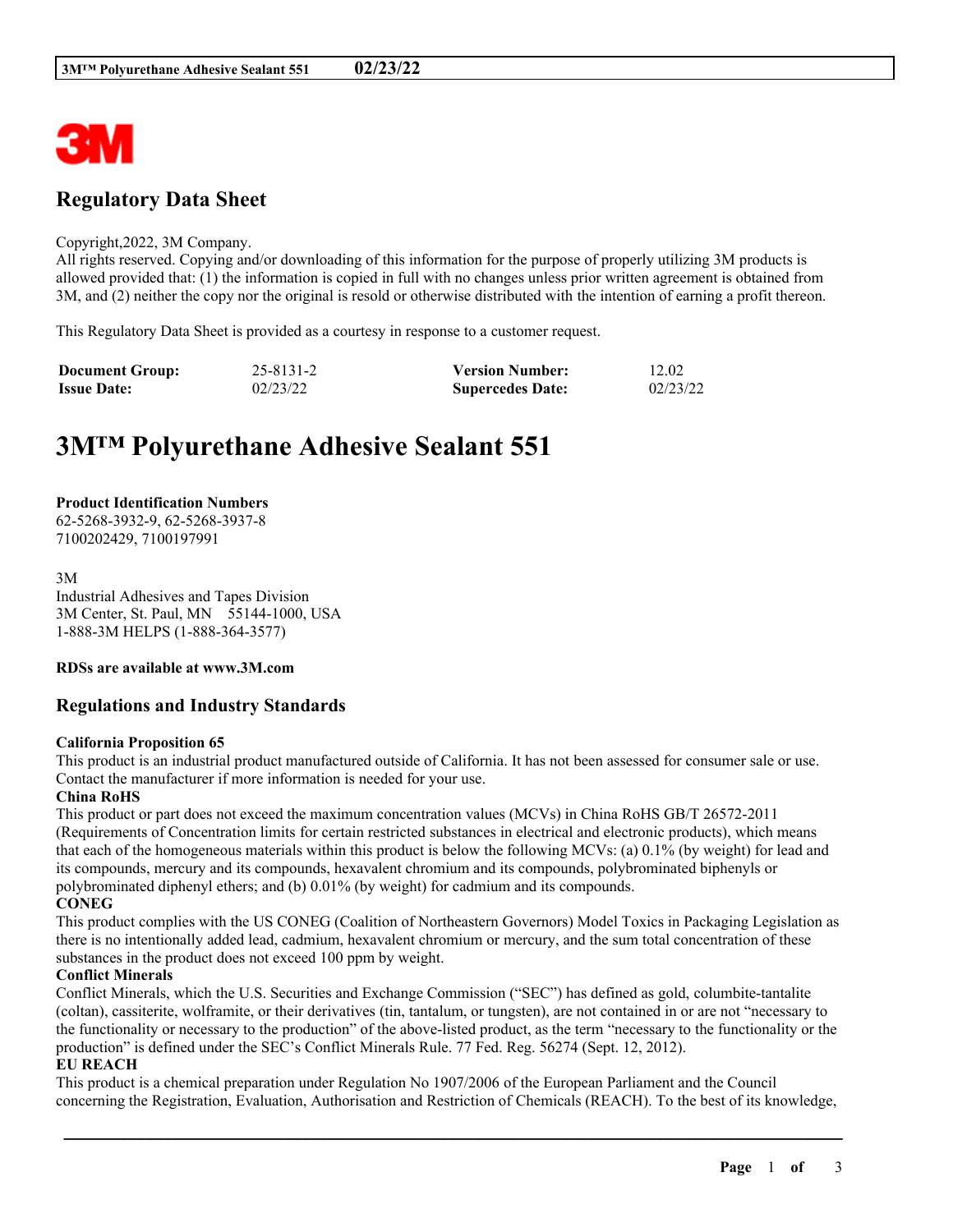3M has pre-registered and has registered/is intending to register all substances of its chemical preparations that it currently imports into and/or manufactures in the European Union that are in scope for (pre-)registration by 3M. It has a required safety data sheet.

#### **EU REACH**

This product, including any article that the product is composed of, does not contain at greater than 0.1% by weight a Substance of Very High Concern (SVHC) substance identified according to Article 59 of REACH. This declaration reflects the substances on the candidate SVHC list, effective January 2022.

#### **EU RoHS**

This product does not exceed the maximum concentration values (MCVs) set under EU Directive 2011/65/EU (RoHS recast/RoHS 2), as stated in Annex II to that directive. This means that each of the homogenous materials within this product does not exceed the following MCVs: (a) 0.1% (by weight) for lead, mercury, hexavalent chromium, polybrominated biphenyls or polybrominated diphenyl ethers; and (b) 0.01% (by weight) for cadmium.

#### **Sustainability Advantage: Recycled content**

This product does not contain recycled content.

#### **TSCA Section 6**

This product is not known to contain 2,4,6-Tri-tert-butylphenol (CAS 732-26-3). **TSCA Section 6** This product is not known to contain Decabromodiphenyl Ether (Deca-BDE) (CAS 1163-19-5). **TSCA Section 6** This product is not known to contain Hexachlorobutadiene (HCBD) (CAS 87-68-3). **TSCA Section 6** This product is not known to contain Pentachlorothiophenol (PCTP) (CAS 133-49-3). **TSCA Section 6**

This product is not known to contain Phenol, isopropylated phosphate (3:1) (PIP (3:1)) (CAS 68937-41-7).

## **Chemicals and/or Compounds of Interest**

**Alkylphenol (AP)** : Not intentionally added. **Alkylphenolethoxylates (APE)** : Not intentionally added. **Antimony and (Sb) Compounds** : Not intentionally added. **Arsenic and (As) Compounds** : Not intentionally added. **Asbestos** : Not intentionally added. **Azocolorants and Azodyes** : Not intentionally added. **Beryllium and (Be) Compounds** : Not intentionally added. **Bismuth and (Bi) Compounds** : Not intentionally added. **Bisphenol A (BPA) (CAS 80-05-7)** : Not intentionally added. **Butyl Benzyl Phthalate (BBP) (CAS 85-68-7)** : Not intentionally added. **Cadmium and (Cd) Compounds** : Not intentionally added. **Chlorinated Paraffins, Short Chain** : Not intentionally added. **Cobalt and (Co) Compounds** : Not intentionally added. **Crystalline Silica** : Not intentionally added. **Decabromodiphenyl Ether (Deca-BDE) (CAS 1163-19-5)** : Not intentionally added. **Di(2-Ethylhexyl) Phthalate (DEHP) (CAS 117-81-7)** : Not intentionally added. **Dibutyl Phthalate (DBP) (CAS 84-74-2)** : Not intentionally added. **Diisodecyl Phthalate (DIDP)** : Not intentionally added. **Diisononyl Phthalate (DINP)** : Not intentionally added. **Di-n-Octyl Phthalate (DNOP) (CAS 117-84-0)** : Not intentionally added. **Dioxins and Furans** : Not intentionally added. **Flame Retardants (not PBB or PBDE)** : Not intentionally added. **Formaldehyde (CAS 50-00-0)** : Not intentionally added. **Genetically Modified Organisms (GMOs)** : Not intentionally added. **Hexavalent Chromium and (Cr+6) Compounds** : Not intentionally added. **Lead and (Pb) Compounds** : Not intentionally added. **Materials of Human or Animal Origin** : Not intentionally added. **Mercury and (Hg) Compounds** : Not intentionally added.

\_\_\_\_\_\_\_\_\_\_\_\_\_\_\_\_\_\_\_\_\_\_\_\_\_\_\_\_\_\_\_\_\_\_\_\_\_\_\_\_\_\_\_\_\_\_\_\_\_\_\_\_\_\_\_\_\_\_\_\_\_\_\_\_\_\_\_\_\_\_\_\_\_\_\_\_\_\_\_\_\_\_\_\_\_\_\_\_\_\_